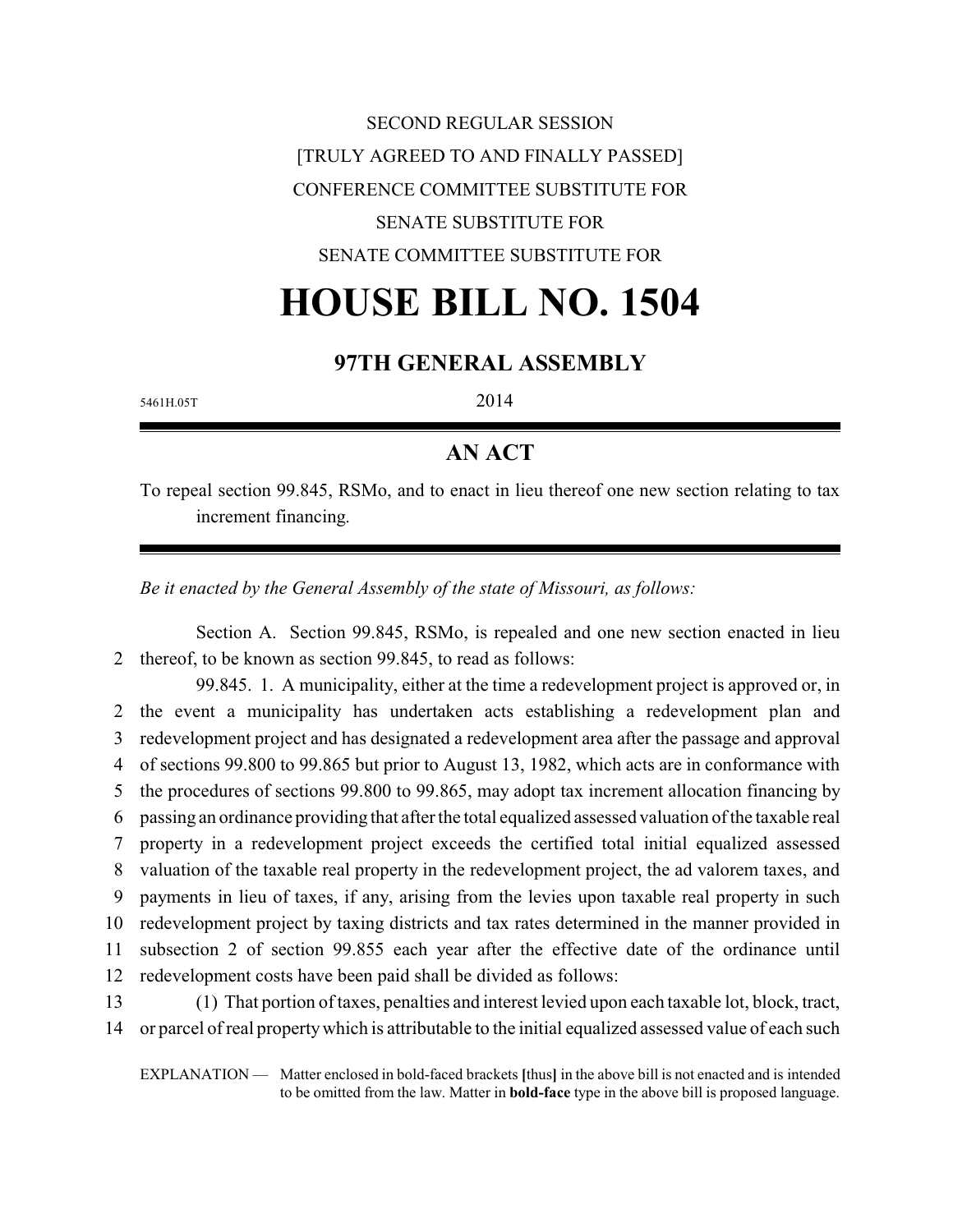taxable lot, block, tract, or parcel of real property in the area selected for the redevelopment project shall be allocated to and, when collected, shall be paid by the county collector to the respective affected taxing districts in the manner required by law in the absence of the adoption of tax increment allocation financing;

 (2) (a) Payments in lieu of taxes attributable to the increase in the current equalized assessed valuation of each taxable lot, block, tract, or parcel of real property in the area selected for the redevelopment project and any applicable penalty and interest over and above the initial equalized assessed value of each such unit of property in the area selected for the redevelopment project shall be allocated to and, when collected, shall be paid to the municipal treasurer who shall deposit such payment in lieu of taxes into a special fund called the "Special Allocation Fund" ofthemunicipalityfor the purpose of paying redevelopment costs and obligations incurred in the payment thereof. **Beginning August 28, 2014, if the voters in a taxing district vote to approve an increase in such taxing district's levy rate for ad valorem tax on real property, any additional revenues generated within an existing redevelopment project area that are directly attributable to the newly voter-approved incremental increase in such taxing district's levy rate shall not be considered payments in lieu of taxes subject to deposit into a special allocation fund without the consent of such taxing district. Revenues will be considered directly attributable to the newly voter-approved incremental increase to the extent that they are generated from the difference between the taxing district's actual levy rate currently imposed and the maximum voter approved levy rate at the time that the redevelopment project was adopted.** Payments in lieu of taxes which are due and owing shall constitute a lien against the real estate of the redevelopment project from which they are derived and shall be collected in the same manner as the real property tax, including the assessment of penalties and interest where applicable. The municipality may, in the ordinance, pledge the funds in the special allocation fund for the payment of such costs and obligations and provide for the collection of payments in lieu of taxes, the lien of which may be foreclosed in the same manner as a special assessment lien as provided in section 88.861. No part of the current equalized assessed valuation of each lot, block, tract, or parcel of property in the area selected for the redevelopment project attributable to any increase above the total initial equalized assessed value of such properties shall be used in calculating the general state school aid formula provided for in section 163.031 until such time as all redevelopment costs have been paid as provided for in this section and section 99.850;

 (b) Notwithstanding any provisions of this section to the contrary, for purposes of determining the limitation on indebtedness of local government pursuant to Article VI, Section 26(b) of the Missouri Constitution, the current equalized assessed value of the propertyin an area selected for redevelopment attributable to the increase above the total initial equalized assessed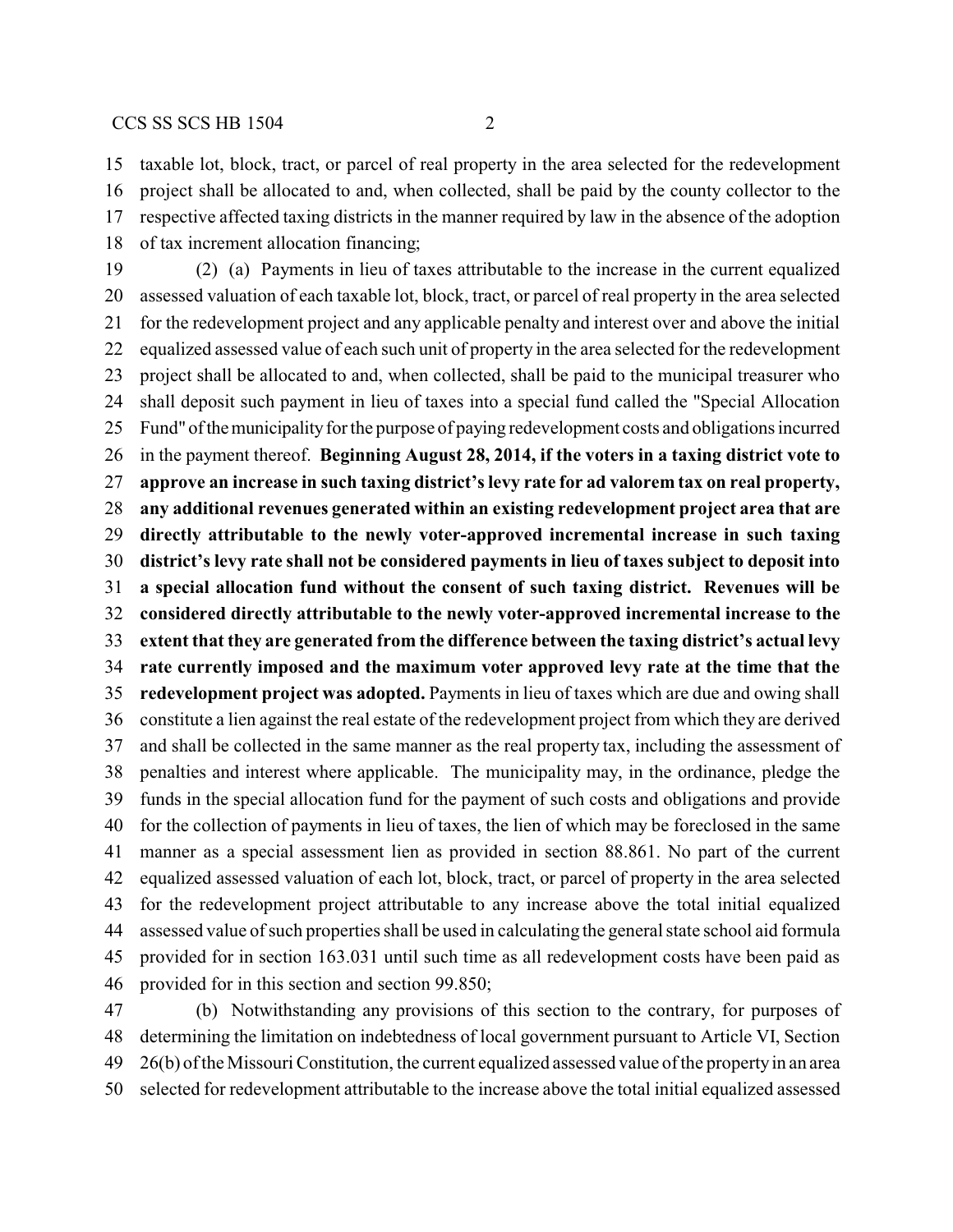valuation shall be included in the value of taxable tangible property as shown on the last completed assessment for state or county purposes;

 (c) The county assessor shall include the current assessed value of all property within the taxing district in the aggregate valuation of assessed property entered upon the assessor's book and verified pursuant to section 137.245, and such value shall be utilized for the purpose of the debt limitation on local government pursuant to Article VI, Section 26(b) of the Missouri Constitution;

 (3) For purposes of this section, "levies upon taxable real propertyin such redevelopment project by taxing districts" shall not include the blind pension fund tax levied under the authority of Article III, Section 38(b) of the Missouri Constitution, or the merchants' and manufacturers' inventory replacement tax levied under the authority of subsection 2 of Section 6 of Article X of the Missouri Constitution, except in redevelopment project areas in which tax increment financing has been adopted by ordinance pursuant to a plan approved by vote of the governing body of the municipality taken after August 13, 1982, and before January 1, 1998.

 2. In addition to the payments in lieu of taxes described in subdivision (2) of subsection 1 of this section, for redevelopment plans and projects adopted or redevelopment projects approved by ordinance after July 12, 1990, and prior to August 31, 1991, fifty percent of the total additional revenue from taxes, penalties and interest imposed bythe municipality, or other taxing districts, which are generated byeconomic activities within the area of the redevelopment project over the amount of such taxes generated by economic activities within the area of the redevelopment project in the calendar year prior to the adoption of the redevelopment project by ordinance, while tax increment financing remains in effect, but excluding taxes imposed on sales or charges for sleeping rooms paid bytransient guests of hotels and motels, taxes levied pursuant to section 70.500, licenses, fees or special assessments other than payments in lieu of taxes and any penalty and interest thereon, or, effective January 1, 1998, taxes levied pursuant to section 94.660, for the purpose of public transportation, shall be allocated to, and paid by the local political subdivision collecting officer to the treasurer or other designated financial officer of the municipality, who shall deposit such funds in a separate segregated account within the special allocation fund. Any provision of an agreement, contract or covenant entered into prior to July 12, 1990, between a municipality and any other political subdivision which provides for an appropriation of other municipal revenues to the special allocation fund shall be and remain enforceable.

 3. In addition to the payments in lieu of taxes described in subdivision (2) of subsection 1 of this section, for redevelopment plans and projects adopted or redevelopment projects approved by ordinance after August 31, 1991, fifty percent of the total additional revenue from taxes, penalties and interest which are imposed by the municipality or other taxing districts, and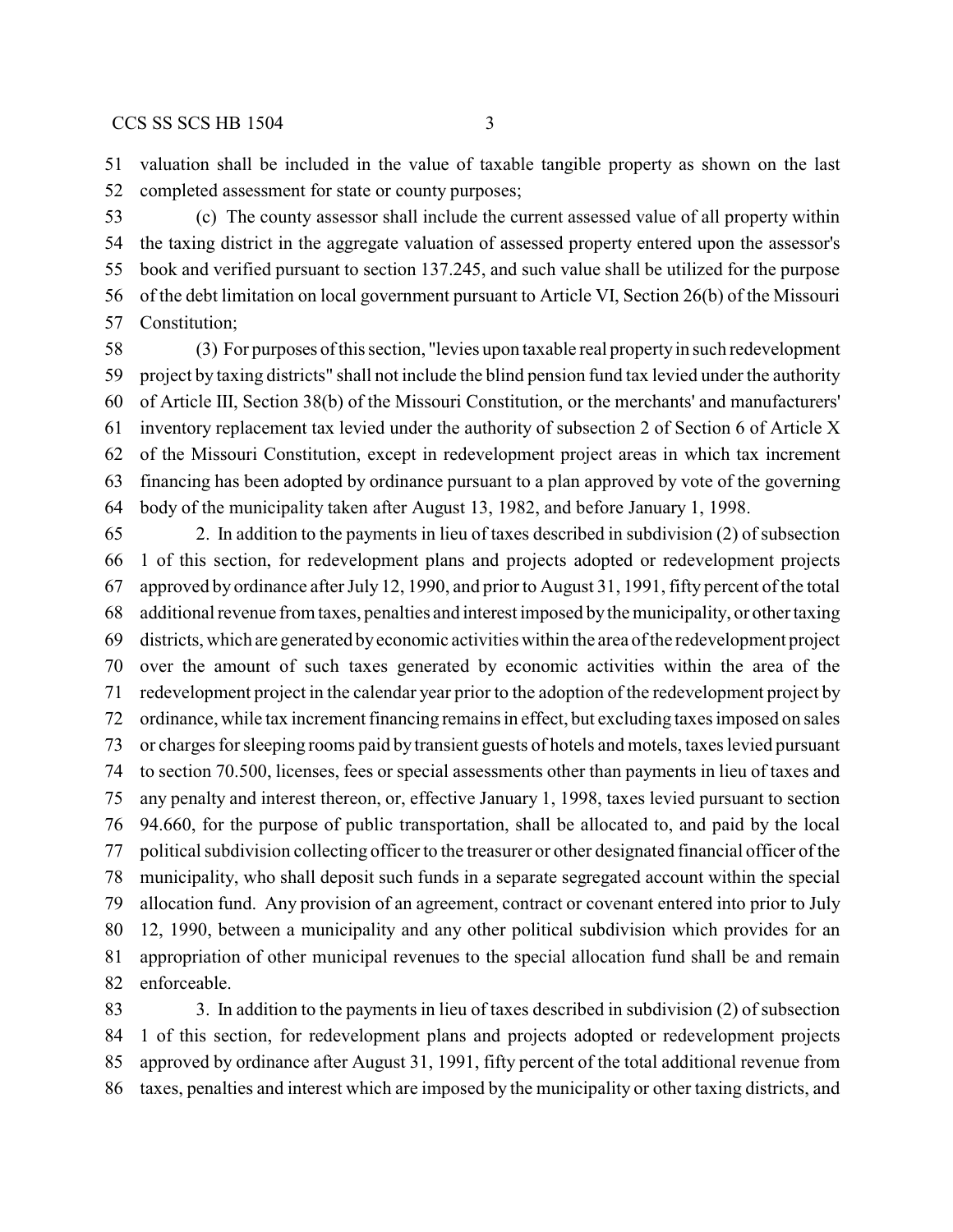which are generated by economic activities within the area of the redevelopment project over the amount of such taxes generated by economic activities within the area of the redevelopment project in the calendar year prior to the adoption of the redevelopment project by ordinance, while tax increment financing remains in effect, but excluding personal property taxes, taxes imposed on sales or charges for sleeping rooms paid by transient guests of hotels and motels, taxes levied pursuant to section 70.500, taxes levied for the purpose of public transportation pursuant to section 94.660, taxes imposed on sales pursuant to subsection 2 of section 67.1712 for the purpose of operating and maintaining a metropolitan park and recreation district, licenses, fees or special assessments other than payments in lieu of taxes and penalties and interest thereon, any sales tax imposed by a county with a charter form of government and with more than six hundred thousand but fewer than seven hundred thousand inhabitants, for the purpose of sports stadium improvement or levied by such county under section 238.410 for the purpose of the county transit authority operating transportation facilities, or for redevelopment plans and projects adopted or redevelopment projects approved by ordinance after August 28, 2013, taxes imposed on sales under and pursuant to section **67.700 or** 650.399 for the purpose of emergency communication systems, shall be allocated to, and paid by the local political subdivision collecting officer to the treasurer or other designated financial officer of the municipality, who shall deposit such funds in a separate segregated account within the special allocation fund. **Beginning August 28, 2014, if the voters in a taxing district vote to approve an increase in such taxing district's sales tax or use tax, other than the renewal of an expiring sales or use tax, any additional revenues generated within an existing redevelopment project area that**

 **are directly attributable to the newly voter-approved incremental increase in such taxing district's levy rate shall not be considered economic activity taxes subject to deposit into a special allocation fund without the consent of such taxing district.**

 4. Beginning January 1, 1998, for redevelopment plans and projects adopted or redevelopment projects approved by ordinance and which have complied with subsections 4 to 12 of this section, in addition to the payments in lieu of taxes and economic activity taxes described in subsections 1, 2 and 3 of this section, up to fifty percent of the new state revenues, as defined in subsection 8 of this section, estimated for the businesses within the project area and identified by the municipality in the application required by subsection 10 of this section, over and above the amount of such taxes reported by businesses within the project area as identified by the municipality in their application prior to the approval of the redevelopment project by ordinance, while tax increment financing remains in effect, may be available for appropriation by the general assembly as provided in subsection 10 of this section to the department of economic development supplemental tax increment financing fund, from the general revenue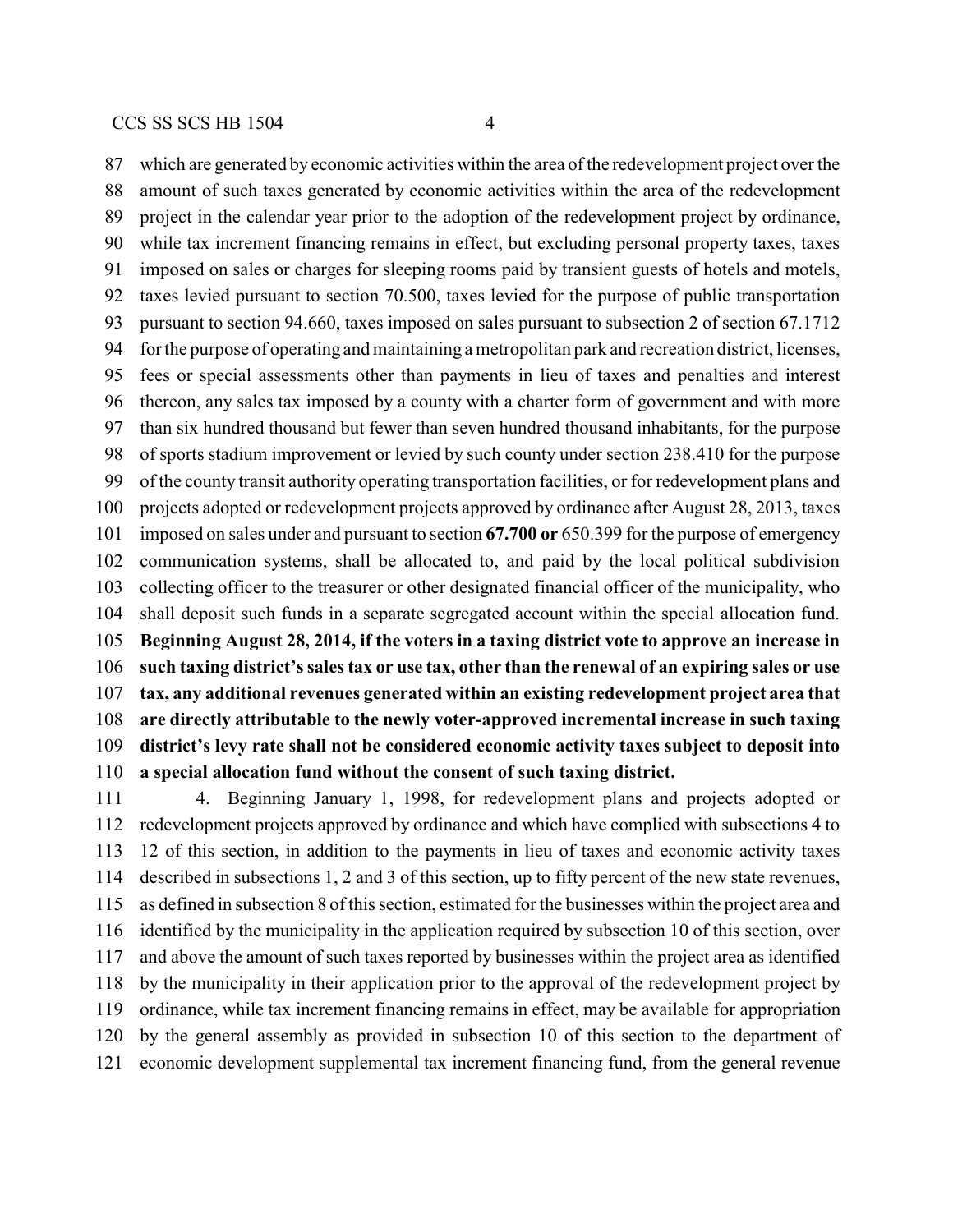fund, for distribution to the treasurer or other designated financial officer of the municipality with approved plans or projects.

 5. The treasurer or other designated financial officer of the municipality with approved plans or projects shall deposit such funds in a separate segregated account within the special allocation fund established pursuant to section 99.805.

 6. No transfer from the general revenue fund to the Missouri supplemental tax increment financing fund shall be made unless an appropriation is made from the general revenue fund for that purpose. No municipality shall commit any state revenues prior to an appropriation being made for that project. For all redevelopment plans or projects adopted or approved after December 23, 1997, appropriations from the new state revenues shall not be distributed from the Missouri supplemental tax increment financing fund into the special allocation fund unless the municipality's redevelopment plan ensures that one hundred percent of payments in lieu of taxes and fifty percent of economic activity taxes generated by the project shall be used for eligible redevelopment project costs while tax increment financing remains in effect. This account shall be separate from the account into which payments in lieu of taxes are deposited, and separate from the account into which economic activity taxes are deposited.

 7. In order for the redevelopment plan or project to be eligible to receive the revenue described in subsection 4 of this section, the municipality shall comply with the requirements of subsection 10 of this section prior to the time the project or plan is adopted or approved by ordinance. The director of the department of economic development and the commissioner of the office of administration may waive the requirement that the municipality's application be submitted prior to the redevelopment plan's or project's adoption or the redevelopment plan's or project's approval by ordinance.

8. For purposes of this section, "new state revenues" means:

 (1) The incremental increase in the general revenue portion of state sales tax revenues received pursuant to section 144.020, excluding sales taxes that are constitutionally dedicated, taxes deposited to the school district trust fund in accordance with section 144.701, sales and use taxes on motor vehicles, trailers, boats and outboard motors and future sales taxes earmarked by law. In no event shall the incremental increase include any amounts attributable to retail sales unless the municipality or authority has proven to the Missouri development finance board and the department of economic development and such entities have made a finding that the sales tax increment attributable to retail sales is from new sources which did not exist in the state during the baseline year. The incremental increase in the general revenue portion of state sales tax revenues for an existing or relocated facility shall be the amount that current state sales tax revenue exceeds the state sales tax revenue in the base year as stated in the redevelopment plan as provided in subsection 10 of this section; or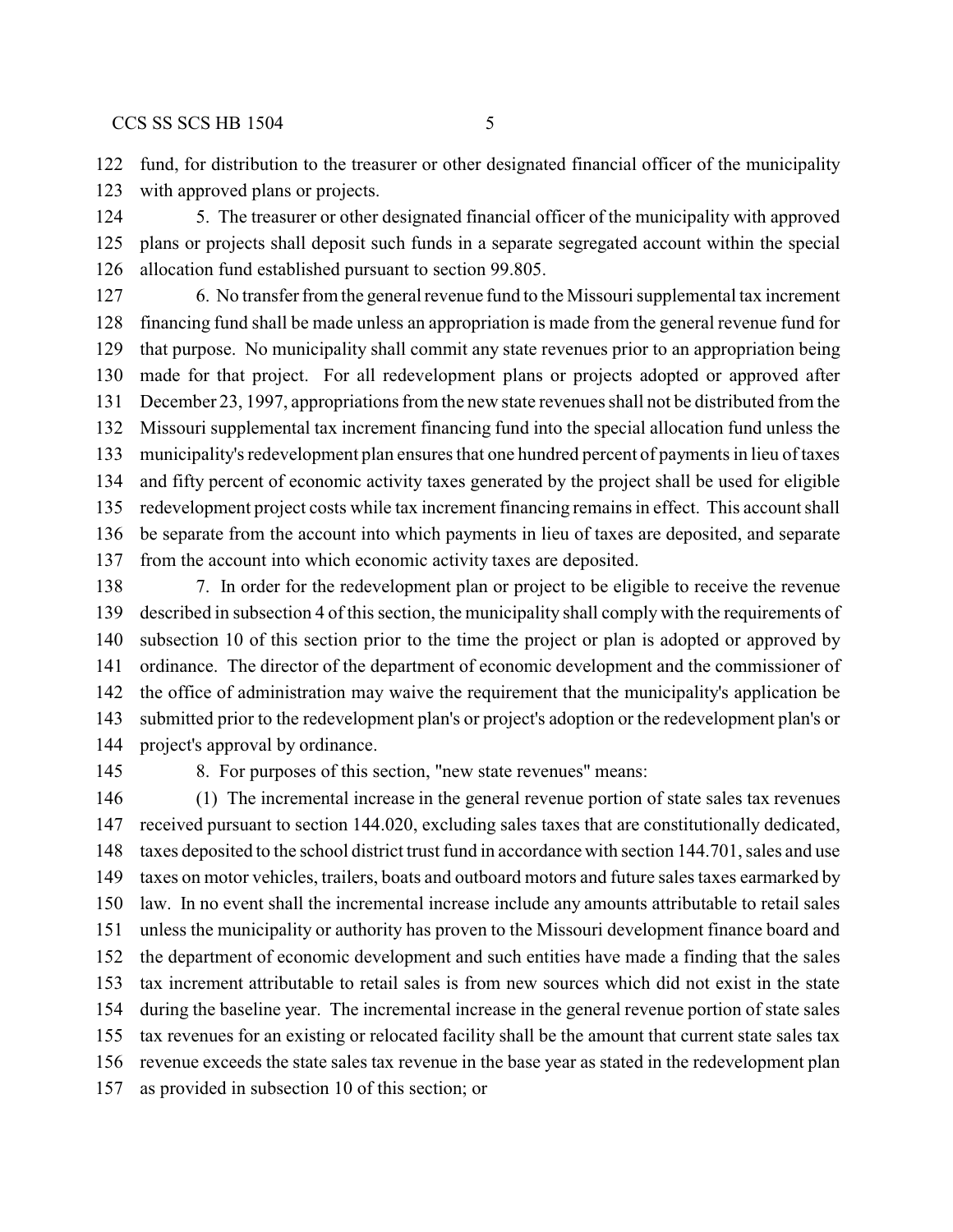(2) The state income tax withheld on behalf of new employees by the employer pursuant to section 143.221 at the business located within the project as identified by the municipality. The state income tax withholding allowed by this section shall be the municipality's estimate of the amount of state income tax withheld by the employer within the redevelopment area for new employees who fill new jobs directly created by the tax increment financing project.

 9. Subsection 4 of this section shall apply only to blighted areas located in enterprise zones, pursuant to sections 135.200 to 135.256, blighted areas located in federal empowerment zones, or to blighted areas located in central business districts or urban core areas of cities which districts or urban core areas at the time of approval of the project by ordinance, provided that the enterprise zones, federal empowerment zones or blighted areas contained one or more buildings at least fifty years old; and

 (1) Suffered from generally declining population or property taxes over the twenty-year period immediately preceding the area's designation as a project area by ordinance; or

 (2) Was a historic hotel located in a county of the first classification without a charter form of government with a population according to the most recent federal decennial census in excess of one hundred fifty thousand and containing a portion of a city with a population according to the most recent federal decennial census in excess of three hundred fifty thousand. 10. The initial appropriation of up to fifty percent of the new state revenues authorized

 pursuant to subsections 4 and 5 of this section shall not be made to or distributed by the department of economic development to a municipality until all of the following conditions have been satisfied:

 (1) The director of the department of economic development or his or her designee and the commissioner of the office of administration or his or her designee have approved a tax increment financing application made by the municipality for the appropriation of the new state revenues. The municipality shall include in the application the following items in addition to the items in section 99.810:

 (a) The tax increment financing district or redevelopment area, including the businesses identified within the redevelopment area;

 (b) The base year of state sales tax revenues or the base year of state income tax withheld on behalf of existing employees, reported by existing businesses within the project area prior to approval of the redevelopment project;

 (c) The estimate of the incremental increase in the general revenue portion of state sales tax revenue or the estimate for the state income tax withheld by the employer on behalf of new employees expected to fill new jobs created within the redevelopment area after redevelopment; (d) The official statement of any bond issue pursuant to this subsection after December 23, 1997;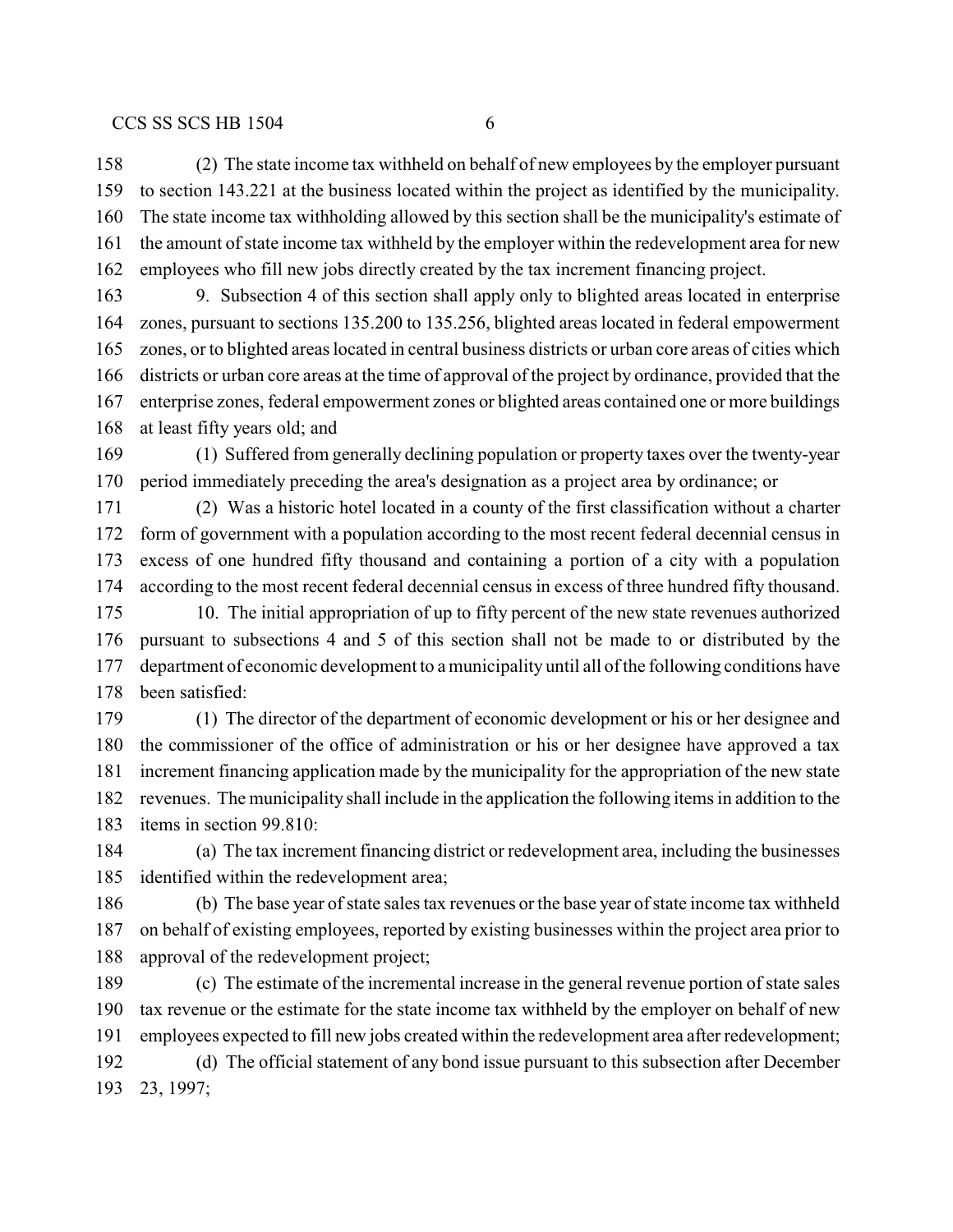(e) An affidavit that is signed by the developer or developers attesting that the provisions

 of subdivision (1) of subsection 1 of section 99.810 have been met and specifying that the redevelopment area would not be reasonably anticipated to be developed without the appropriation of the new state revenues; (f) The cost-benefit analysis required by section 99.810 includes a study of the fiscal impact on the state of Missouri; and (g) The statement of election between the use of the incremental increase of the general revenue portion of the state sales tax revenues or the state income tax withheld by employers on behalf of new employees who fill new jobs created in the redevelopment area; (h) The name, street and mailing address, and phone number of the mayor or chief executive officer of the municipality; (i) The street address of the development site; (j) The three-digit North American Industry Classification System number or numbers characterizing the development project; (k) The estimated development project costs;

(l) The anticipated sources of funds to pay such development project costs;

(m) Evidence of the commitments to finance such development project costs;

 (n) The anticipated type and term of the sources of funds to pay such development project costs;

- (o) The anticipated type and terms of the obligations to be issued;
- (p) The most recent equalized assessed valuation of the propertywithin the development project area;
- (q) An estimate as to the equalized assessed valuation after the development project area is developed in accordance with a development plan;

(r) The general land uses to apply in the development area;

 (s) The total number of individuals employed in the development area, broken down by full-time, part-time, and temporary positions;

(t) The total number of full-time equivalent positions in the development area;

 (u) The current gross wages, state income tax withholdings, and federal income tax withholdings for individuals employed in the development area;

 (v) The total number of individuals employed in this state by the corporate parent of any business benefitting from public expenditures in the development area, and all subsidiaries thereof, as of December thirty-first of the prior fiscal year, broken down by full-time, part-time, and temporary positions;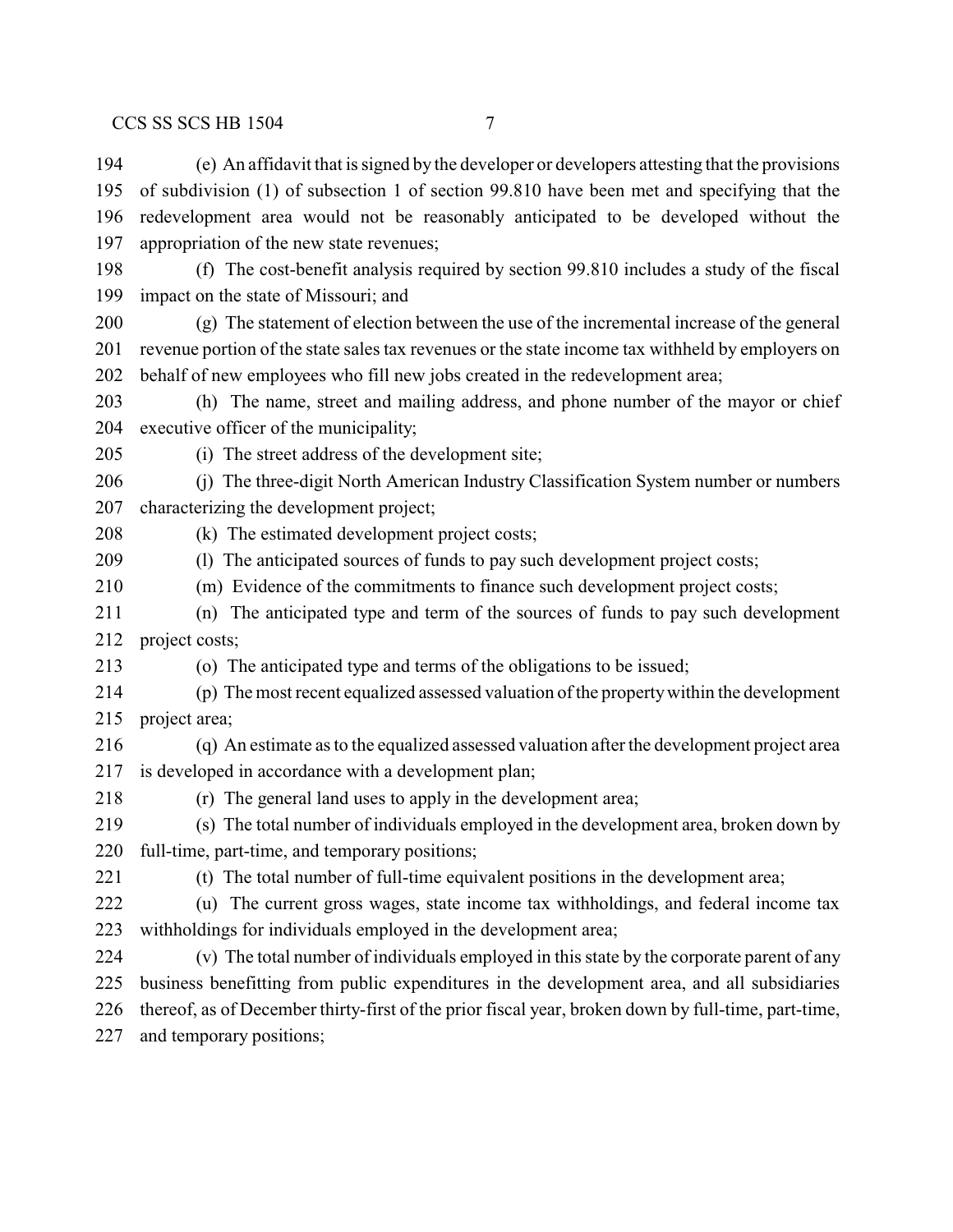(w) The number of new jobs to be created by any business benefitting from public expenditures in the development area, broken down by full-time, part-time, and temporary positions;

 (x) The average hourly wage to be paid to all current and new employees at the project site, broken down by full-time, part-time, and temporary positions;

 (y) For project sites located in a metropolitan statistical area, as defined by the federal Office of Management and Budget, the average hourly wage paid to nonmanagerial employees in this state for the industries involved at the project, as established by the United States Bureau of Labor Statistics;

 (z) For project sites located outside of metropolitan statistical areas, the average weekly wage paid to nonmanagerial employees in the county for industries involved at the project, as established by the United States Department of Commerce;

(aa) A list of other community and economic benefits to result from the project;

 (bb) A list of all development subsidies that any business benefitting from public expenditures in the development area has previously received for the project, and the name of any other granting body from which such subsidies are sought;

 (cc) A list of all other public investments made or to be made by this state or units of local government to support infrastructure or other needs generated by the project for which the funding pursuant to this section is being sought;

 (dd) A statement as to whether the development project may reduce employment at any other site, within or without the state, resulting from automation, merger, acquisition, corporate restructuring, relocation, or other business activity;

 (ee) A statement as to whether or not the project involves the relocation of work from another address and if so, the number of jobs to be relocated and the address from which they 252 are to be relocated:

 (ff) A list of competing businesses in the county containing the development area and in each contiguous county;

(gg) A market study for the development area;

 (hh) A certification by the chief officer of the applicant as to the accuracy of the development plan;

 (2) The methodologies used in the application for determining the base year and determining the estimate of the incremental increase in the general revenue portion of the state sales tax revenues or the state income tax withheld by employers on behalf of new employees who fill new jobs created in the redevelopment area shall be approved by the director of the department of economic development or his or her designee and the commissioner of the office of administration or his or her designee. Upon approval of the application, the director of the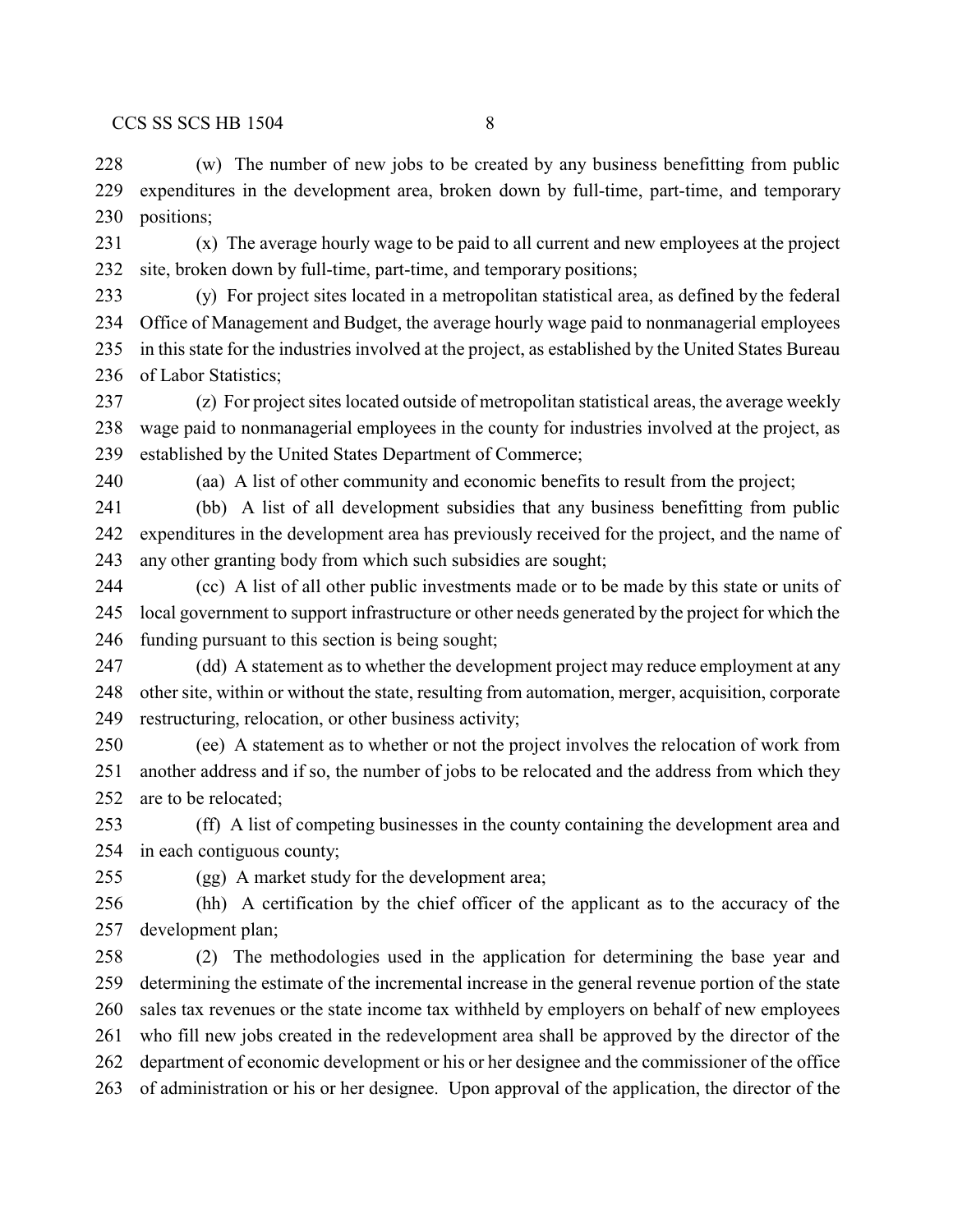department of economic development or his or her designee and the commissioner of the office of administration or his or her designee shall issue a certificate of approval. The department of economic development may request the appropriation following application approval;

 (3) The appropriation shall be either a portion of the estimate of the incremental increase in the general revenue portion of state sales tax revenues in the redevelopment area or a portion of the estimate of the state income tax withheld by the employer on behalf of new employees who fill new jobs created in the redevelopment area as indicated in the municipality's application, approved by the director of the department of economic development or his or her designee and the commissioner of the office of administration or his or her designee. At no time shall the annual amount of the new state revenues approved for disbursements from the Missouri supplemental tax increment financing fund exceed thirty-two million dollars;

 (4) Redevelopment plans and projects receiving new state revenues shall have a duration of up to fifteen years, unless prior approval for a longer term is given by the director of the department of economic development or his or her designee and the commissioner of the office of administration or his or her designee; except that, in no case shall the duration exceed twenty-three years.

 11. In addition to the areas authorized in subsection 9 of this section, the funding authorized pursuant to subsection 4 of this section shall also be available in a federally approved levee district, where construction of a levee begins after December 23, 1997, and which is contained within a county of the first classification without a charter form of government with a population between fifty thousand and one hundred thousand inhabitants which contains all or part of a city with a population in excess of four hundred thousand or more inhabitants.

 12. There is hereby established within the state treasury a special fund to be known as the "Missouri Supplemental Tax Increment Financing Fund", to be administered by the department of economic development. The department shall annually distribute from the Missouri supplemental tax increment financing fund the amount of the new state revenues as appropriated as provided in the provisions of subsections 4 and 5 of this section if and only if the conditions of subsection 10 of this section are met. The fund shall also consist of any gifts, contributions, grants or bequests received from federal, private or other sources. Moneys in the Missouri supplemental tax increment financing fund shall be disbursed per project pursuant to state appropriations.

 13. Redevelopment project costs may include, at the prerogative of the state, the portion of salaries and expenses of the department of economic development and the department of revenue reasonably allocable to each redevelopment project approved for disbursements from the Missouri supplemental tax increment financing fund for the ongoing administrative functions associated with such redevelopment project. Such amounts shall be recovered from new state